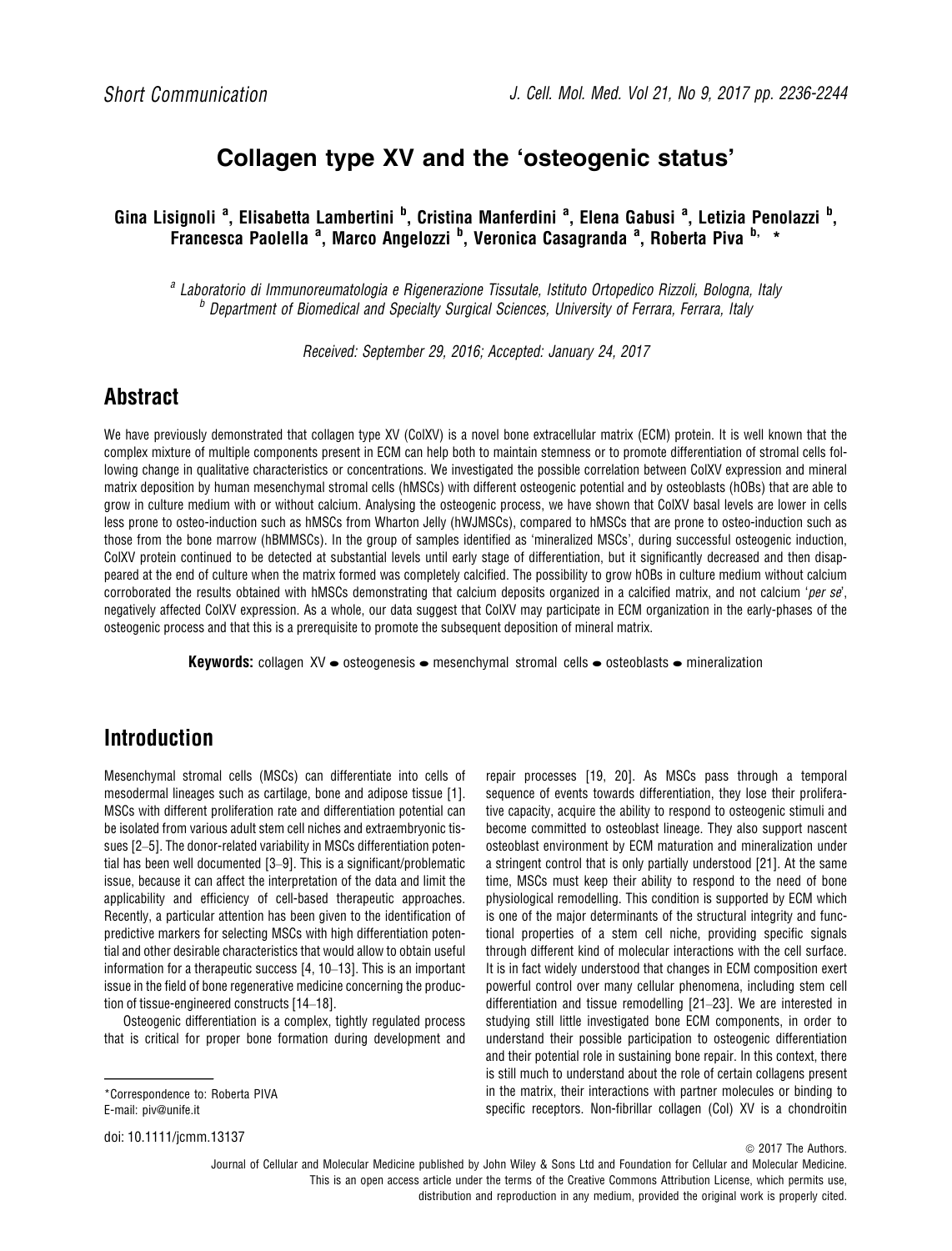sulphate-modified glycoprotein belonging to the multiplexin subfamily (multiple triple helix domains with interruptions) [24]. Its expression is associated with vascular, neuronal, mesenchymal and some epithelial basement membrane (BM) in many tissues, indicating a probable function in the adhesion between BM and the underlying connective tissue stroma [24, 25]. Its precise functions remain to be fully elucidated, even if evidence so far suggests that ColXV is involved in more sophisticated roles than just the molecular architecture of BM, particularly in the context of ECM organization and degradation [26–28].

By gene array profile and immunohistological analysis, we have previously identified ColXV as a novel human osteoblast (OB) matrix protein [29], and our interest is now to investigate a possible involvement of this type of collagen in triggering bone intracellular signalling pathways and regulating osteogenic cell growth and differentiation. In this study, we have investigated the impact of the presence of ColXV on mineral matrix deposition by hMSCs with different osteogenic potential and on human osteoblasts (hOBs) cells.

### Materials and methods

### Cell culture

hMSCs were isolated from two sources, human bone marrow (hBMMSC) and Wharton's jelly of umbilical cords (hWJMSC). hBMMSCs were obtained, as previously reported [30], from bone marrow aspirates harvested by the iliac crest, after obtaining the patients' informed consent and the approval of the Istituto Ortopedico Rizzoli Ethics Committee. hWJMSCs were isolated from human umbilical cords collected after the mothers' informed consent and the approval of the University of Ferrara and S. Anna Hospital Ethics Committee; samples were processed within 4 hrs, as already reported [31]. Considering that osteogenic potential of hWJMSCs is usually related to the obstetric parameters [32], samples homogeneous for duration of the pregnancy (≥38 weeks) and birthweight (≥3.00 kg) were chosen. At subconfluence, cells were trypsinized and expanded or used immediately for in vitro experiments.

Flow cytometry analysis was performed on hBMMSC and hWJMSCs (at passage 1), fixed in 4% paraformaldehyde and incubated at 4 $\degree$ C for 30 min., with 5  $\mu$ g/ml of the following monoclonal antibodies: antihuman –CD34, –CD45 (DAKO Cytomation, Glostrup, Denmark), –CD31 (Chemicon International, Temecula, CA, USA), –CD73, –CD90, –CD146 (Becton Dickinson, Mountaine View, CA, USA), –CD105 (produced from the hybridoma cell line, clone SH2; ATCC, Rochville, MD, USA), –Runx2 (R&D System, Minneapolis, MN, USA), –alkaline phosphatase (ALP; Developmental Studies Hybridoma Bank, Iowa City, IA, USA), –osteocalcin (OC; R&D System),–bone sialoprotein (BSP, Immunodiagnostik, Bensheim, Germany), –collagen type 1 (Coll.1; Millipore, Temecula, CA, USA). Cells were washed twice and incubated with  $2.4 \mu q/ml$  of a polyclonal rabbit antimouse (DAKO Cytomation) or goat anti-rat (AbD Serotec, Oxford, UK) immunoglobulins/FITC conjugate antibody at 4°C for 30 min. After two final washes, cells were analysed using a FACStar plus Cytometer (Becton Dickinson). For isotype control, FITC-coupled non-specific mouse IgG was used instead of the primary antibody. Data were expressed as mean percentage of positive cells.

hWJMSC and hBMMSC were induced to osteogenic differentiation in DMEM high glucose (Euroclone S.p.A., Milan, Italy) supplemented with 10% foetal calf serum (FCS) (Euroclone S.p.A.), 100 mM ascorbic acid,

0.1 mM dexamethasone and 10 mM B-glycerol phosphate (Sigma-Aldrich, St. Louis, MO, USA). For the alizarin red staining (ARS), samples were fixed in ethanol 70%, stained with 40 mM, pH 4.2 Alizarin Red S solution (Sigma-Aldrich), at room temperature for 10 min., rinsed in distilled water and washed in PBS on an orbital shaker at 40 r.p.m., to reduce non-specific binding.

Human osteoblasts (hOBs) were isolated from trabecular bone chips and grown in DMEM/F12K (Gibco, Invitrogen Corporation, Indianapolis, IN, USA) without calcium supplementation with antibiotics,  $25 \mu g/ml$ ascorbic acid, 4 mM glutamine (Sigma-Aldrich) with or without 0.5, 1.3 and 2.6 mM extracellular CaCl<sub>2</sub>, as previously reported [33].

#### Western blotting

For Western blot analysis, cells were washed twice with ice-cold PBS and cell lysates were prepared as previously reported [31]. For the processing of the media fractions, non-induced or osteogenic-induced cells (≥90% confluence) were starved in 0.1% FCS for 72 hrs before collection. Medium was clarified for 10 min. at 4700  $\times$  g and concentrated up to 50-fold using Amicon Ultra-15, 100 kD (Millipore, Billerica, MA, USA). The chondroitinase ABC digestions were performed for 90 min. at 37°C using 20 mU of enzyme as previously reported [34]. Thirty microgram of each sample were electrophoresed on a 5–12% SDS-polyacrylamide gel. Proteins were then transferred onto an Immobilon-P PVDF membrane (Millipore, Billerica). After blocking with TBS-0.1% Tween-20 and 5% non-fat dried milk, the membrane was probed with goat anti-human collagen type 15 (ColXV) (1:200, clone C-20; Santa Cruz, biotech, Dallas, TX, USA), rabbit anti-human Runx2 antibody (1:1000, clone M-70; Santa Cruz) washed and incubated with peroxidase-conjugated anti-goat or anti rabbit secondary antibody (Dako, Glostrup, Denmark) in 5% non-fat dried milk. Immunocomplexes were detected using Immobilon Western Chemiluminescent HRP Substrate (Merck-Millipore, Darmstadt, Germany). GAPDH, actin or IP3K were used to confirm equal protein loading. Densitometric analysis was performed by ImageJ software (NIH, USA, public domain available at: [http://rsb.info.nih.gov/nih-image/\)](http://rsb.info.nih.gov/nih-image/).

### RNA extraction and qRT-PCR

Total RNA was extracted using the RNeasy Plus Micro Kit (Qiagen, Hilden, Germany), according to the manufacturer's instructions. Briefly, cDNA was synthesized from total RNA (500 ng) in a 20  $\mu$ l reaction volume using the TaqMan High Capacity cDNA Reverse Transcription Kit (Thermo Fisher Scientific, Waltham, MA, USA) as previously described [30].

Quantitative real-time PCR was performed using gene expression master mix (Thermofisher) and analysed on CFX96 Real-Time Detection System (Bio-Rad laboratories, Hercules, CA, USA).

Assays-On-Demand kits (Thermo Fisher) for human COLXV and Runx2 were used. The expression level of cDNA samples was normalized to the expression of GAPDH, used as reference, with the formula  $2^{-\Delta Ct}$ . All reactions were performed in triplicate, and the experiments were repeated at least three times.

#### Statistical analysis

The normal distribution of data was verified using the Kolmogorov– Smirnov test. In the case of single comparison, statistical significance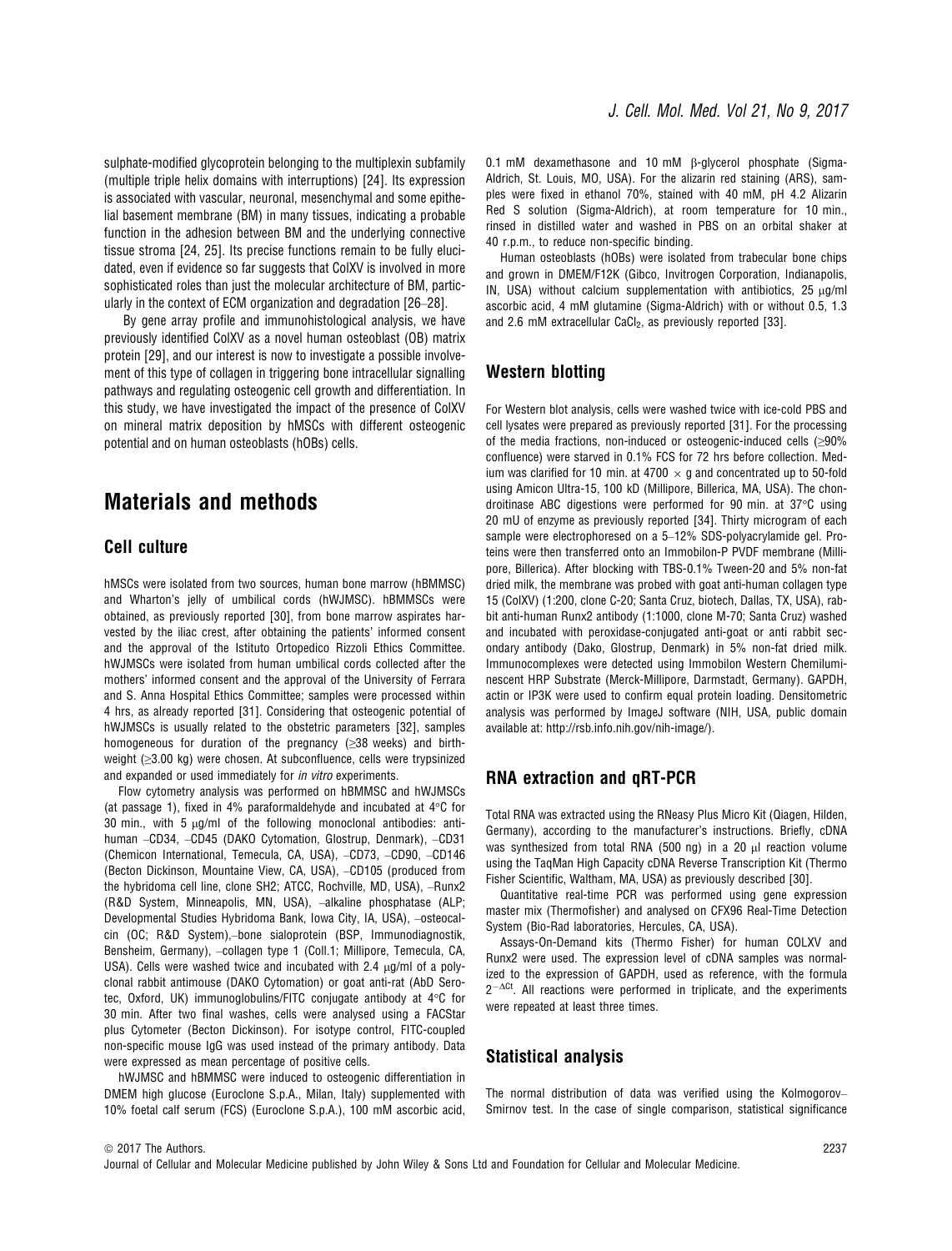was determined by unpaired Student's t-test for normally distributed data and Mann–Whitney test for non-normally distributed data. In the case of multiple comparisons, statistical significance was analysed by one-way analysis of variance (ANOVA) and Bonferroni post hoc test. Differences were considered statistically significant for P-values ≤0.05.

## Results and Discussion

### ColXV and osteogenic potential of hMSCs

Fifty-one samples of hBMMSCs and 65 samples of hWJMSCs were evaluated. Cells were characterized using conventional flow cytometric analysis with CD34, CD45, CD73, CD90, CD105, CD146 antibodies. Moreover, for each sample, the percentage of Runx2, ALP, OC, BSP and collagen type 1-positive cells was also investigated. As reported in the Figure S1, all samples analysed showed a comparable phenotype except CD146, ALP and collagen type 1 which were expressed at significantly lower levels in the hWJMSCs compared to hBMMSCs.

We had previously found that osteogenically differentiated hBMMSCs and hWJMSCs showed a comparable increase in typical osteogenic markers such as Runx2, BSP, OC and collagen type 1 [31, 35].

However, when the functional *in vitro* end-point reflecting advanced cell differentiation and osteogenic potential was assessed in terms of ECM mineralization, substantial differences between the various samples cultured in osteogenic medium were observed. Alizarin red staining (ARS) was used to evaluate the secreted mineralized matrix and showed differences among samples. We found samples creating a mineralizing microenvironment after 21–28 days, which we called ARS-positive samples (ARS<sup>+</sup>) and samples that after 28 days were still not able to secrete mineralized matrix, which we called ARS-negative samples (ARS $^{-}$ ; Fig. 1A). These experiments demonstrated a higher percentage of ARS<sup>+</sup> samples in hBMMSCs (82.35%) compared to hWJMSCs (57.15%; Fig. 1B).

These observations are not a new concept as various evidence in literature highlighted interindividual and source-dependent differences in the osteogenic potential of MSCs [11, 16, 36, 37]. Therefore, it is reasonable to assume that hWJMSCs are intrinsically less prone to osteogenic differentiation compared to hBMMSCs for which the unsatisfactory results for mineralized ECM deposition may be ascribed to a normal variability in primary culture setting. To understand which elements and molecular mechanisms can contribute to the inability of the cells to develop mineralized matrix, it may be useful to identify new functional roles of specific molecules. It is known that when cells are unable to reach mineralization, ECM is disorganized, and this probably represents a restriction point for cell maturation. In this scenario, we focused on ColXV to understand whether it had a role in guiding the fate of MSCs and the mineral nodule formation. A first evidence for



Fig. 1 Secreted mineralized matrix by hMSCs. (A) hMSCs from bone marrow (hBMMSCs,  $n = 51$ ) and from Wharton's jelly of umbilical cord (hWJMSCs,  $n = 65$ ) were cultured for 21–28 days in osteogenic medium and analysed for their ability to secrete mineralized matrix by Alizarin Red staining (ARS). Samples were defined ARS<sup>+</sup> when they reached a red peak staining at 21–28 days of culture, or  $ARS^-$  when they remained unstained. (B) Graphical representation of the percentage of mineralizing hBMMSCs and hWJMSCs samples that were ARS<sup>+</sup> or ARS<sup>-</sup>.

Expected osteogenesis failure

in a normal set of

experimental tests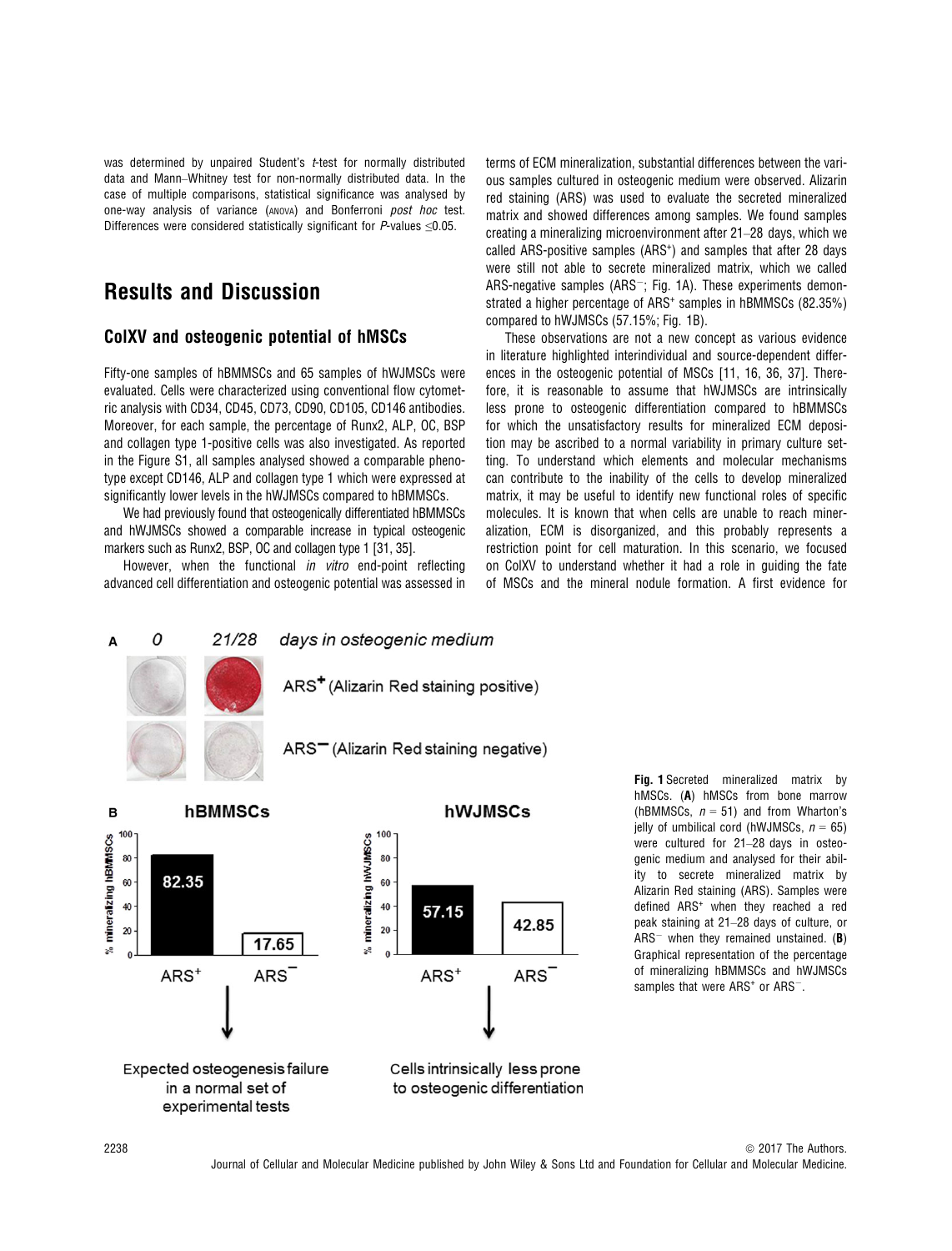#### J. Cell. Mol. Med. Vol 21, No 9, 2017

this hypothesis came from the analysis of ColXV basal levels which are significantly lower, both at mRNA and protein level, in cells less prone to osteo-induction such as hWJMSCs, than in cells which are prone to osteo-induction such as hBMMSCs (Fig. 2A). The expression of ColXV protein evaluated by Western blot of cell extracts corresponded to a band of the expected size (250-kD) for the  $\alpha$ 1(XV) core protein [34].

To evaluate a possible correlation between the level of expression of ColXV and the ability of the cells to secrete mineralized matrix, we grouped together all hMSCs samples independently from their source (hBM or hWJ). Samples were then divided in two groups: mineralized  $ARS<sup>+</sup>$  samples (Min group) and non-mineralized  $ARS<sup>-</sup>$  samples (Non-Min group; Fig. 2B). We found that ColXV mRNA levels remained substantially unchanged between the two groups (Min versus



Fig. 2 Analysis of ColXV basal levels performed by qRT-PCR and Western blot. (A) ColXV evaluation in hBMMSCs and hWJMSCs at mRNA and protein level. mRNA data were expressed as % of the housekeeping gene GAPDH, and Western blot data were expressed as ColXV/GAPDH ratio. Representative Western blots are reported with densitometric analysis of all samples analysed. (B, C) ColXV expression was evaluated in the Min group (mineralized ARS<sup>+</sup> hBMMSCs/hWJMSCs) and in the Non-Min group (non-mineralized ARS<sup>-</sup> hBMMSCs/hWJMSCs). mRNA data were expressed as % of the housekeeping gene GAPDH, and Western blot data were expressed as ColXV/GAPDH ratio. Representative Western blots are reported with densitometric analysis of all samples analysed. Statistical analysis was performed comparing hBMMSCs versus hWJMSCs, or Min versus Non-Min groups.  $*P \leq 0.05$  was considered statistically significant.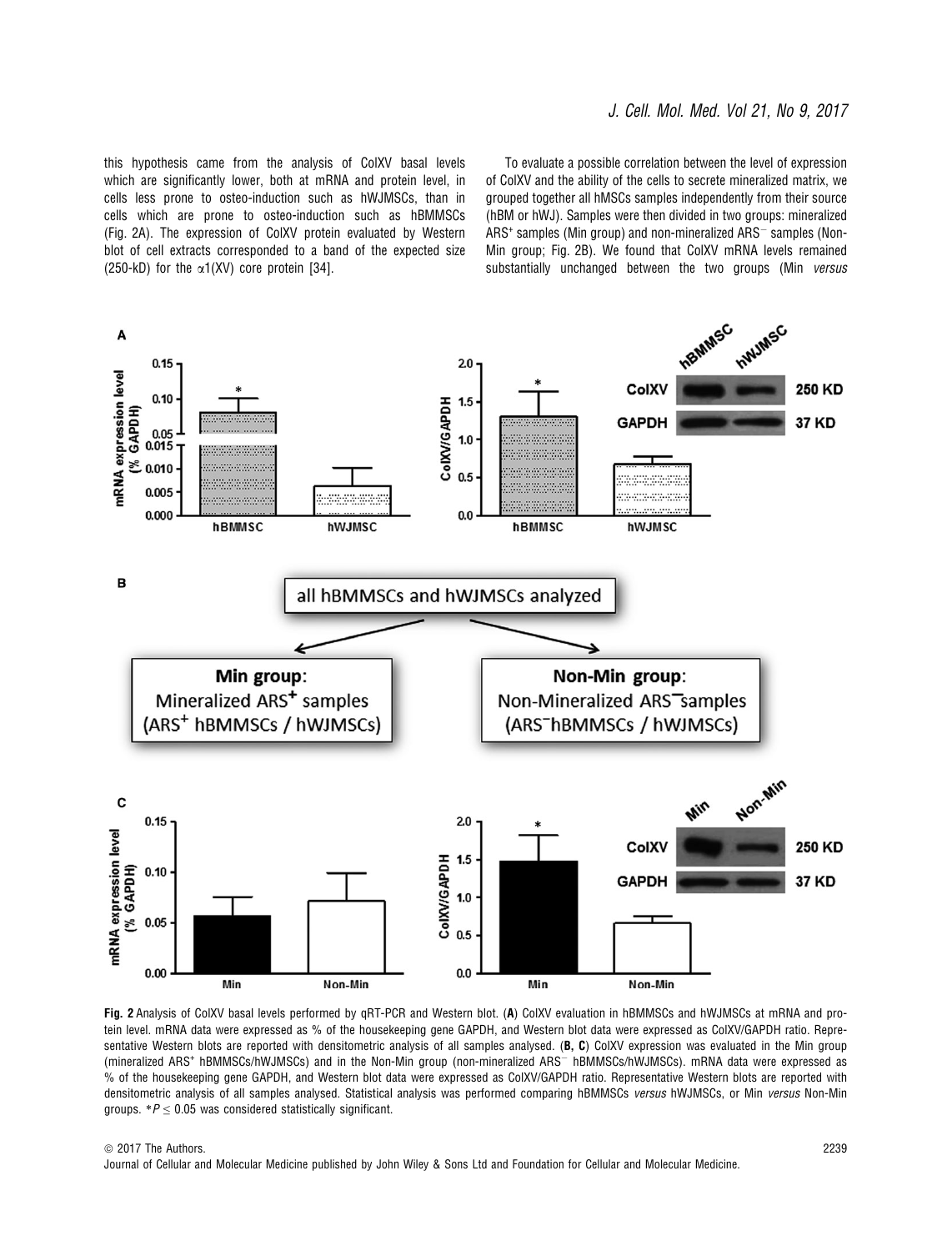

Fig. 3 ColXV expression during osteogenic induction of hMSCs from Min group. The expression of ColXV was monitored at protein level during osteogenic induction (OST) at different time-points until day 28 of culture and compared to the corresponding matrix mineralization status. The analysis of two Min representative samples with different degree of mineralization has been reported. The  $\alpha$ 1(XV) core protein expression was maintained stable in osteo-differentiated hMSCs which did not reach a high degree of mineralization (A), while it significantly decreased when a strong mineralization was reached by a different sample (B). The densitometric analysis of each Western blot is reported, and data were expressed as ColXV/GAPDH ratio. CTR, control hMSCs from the same sample but not subjected to osteogenic induction. In the insert, the evaluation of ColXV expression in the medium fraction has been reported. Medium from hMSCs cultured for 72 hrs in the presence of 0.1% FCS was processed and electrophoresed on a 5% SDS-polyacrylamide gel after incubation with (+) or without  $(-)$  chondroitinase ABC (ChABC).

Non-Min group) while  $\alpha$ 1(XV) core protein level was significantly higher in the Min versus the Non-Min group (Fig. 2C), highlighting that mRNA does not correlate with the same changes at protein level. This gave us the opportunity to make the following important

observation. When we considered each case individually, we found an appreciable amount of the  $\alpha$ 1(XV) core protein also in samples with very low or scarcely measurable levels of mRNA (Fig. S2A and B, see samples  $n = 6, 7$ ). Likewise, the sample with the higher level of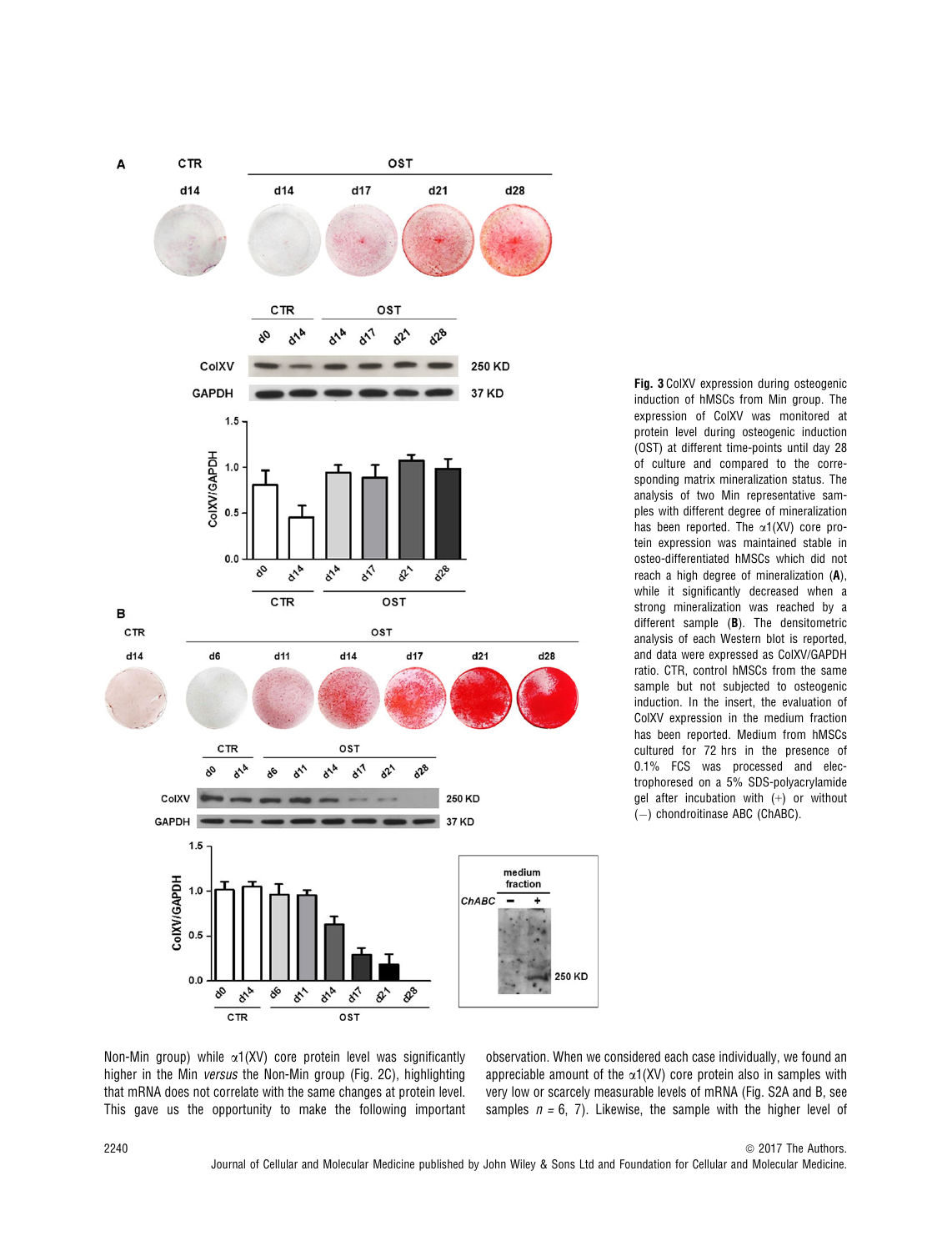mRNA (sample  $n = 4$ ) is not the one with the highest protein content. This approach, based on the parallel evaluation of ColXV at mRNA and protein level, allows to reduce false-positive or false-negative samples and increases the possibility of finding a functional correlation between the expression of a putative marker, such as ColXV, and a specific osteo-phenotype. Therefore, we confirmed that mRNA levels cannot be used as surrogates for corresponding protein levels without protein evaluation [38, 39]. In particular, we showed that the more informative analysis for the expression of matrix proteins is once again represented by investigation of their protein level.

We also tested Runx2 expression as it has been shown that MSCs with higher basal level of mRNA for this factor have higher osteogenic differentiation ability [40]. We found that both Min and Non-Min samples did not show a correlation between basal level of Runx2 expression and osteogenic potential of the cells (Fig. S2B and C). Moreover, Runx2 expression did not follow the same trend of ColXV expression. This evidence confirms the importance of considering different parameters simultaneously to have a reliable prediction of the osteogenic potential [41].

Interestingly, we have not found any ColXV-negative hMSC sample. Considering that ECM components including proteoglycans are often directly or indirectly involved in the regulation of the cell fate [42], our evidence supports the view that ColXV may contribute to the retention of features of a stromal cell phenotype by hMSCs.

#### ColXV expression and mineral matrix deposition

We also monitored the expression of ColXV during the osteogenic induction of hMSCs to verify a possible relationship with the extent of deposition of mineralized matrix in hMSCs from the Min group. Considering the heterogeneity of hMSC cultures and donor variability, it is not surprising that even within the Min group, there is some difference in the degree of mineralization, as it is highlighted by a different ARS intensity. By comparing the level of mineralization by ARS and the expression of ColXV by Western blot on the same sample at different culture time-points, we clearly demonstrated that the  $\alpha$ 1(XV) core protein was maintained at levels comparable to baseline, until the early stage of differentiation (Fig. 3A), and it significantly decreased and finally disappeared in samples reaching a high degree of mineralization (Fig. 3B). The baseline expression of ColXV has also been detected in the medium fraction from hMSCs cultured in presence of 0.1% FCS after chondroitinase digestion. This confirmed that ColXV is present as chondroitin sulphate proteoglycan functional molecule in ECM following secretion [34] (see Materials and methods and the insert in Fig. 3). We could not perform Western blot analysis of medium fraction during the 4 weeks of osteo-differentiation as it precluded the use of serum-low culture conditions. Therefore, to evaluate ColXV expression, we have to rely on core protein signal from cell extracts.

This evidence suggests that ColXV might act as an ECM organizer in the early-phases of the osteogenic process and that this should be a prerequisite to promote the subsequent deposition of mineral matrix. At the end of *in vitro* osteogenic differentiation when the microenvironment is completely calcified,  $\alpha$ 1(XV) core protein disappeared. These data, together with our previous immunohistological analysis [29], support the hypothesis that ColXV expression must be downmodulated in the presence of high amounts of extracellular calcium deposits in the mineralized matrix. In fact, as we previously demonstrated in bone tissue biopsies, ColXV was positive on osteoblasts lining bone trabeculae and negative on osteocytes [29]. Moreover, this hypothesis is also supported by our previous data on hOBs

Fig. 4 ColXV expression in osteoblasts. The analysis was performed by qRT-PCR and Western blot in hOBs isolated and exposed to increasing concentrations of extracellular CaCl<sub>2</sub> (0.5, 1.3 and 2.6 mM) for 48 hrs (A) or chronically maintained in calcium-containing (1.3 mM) (+) or calcium-free  $(-)$  medium for 7 days (B). Statistical analysis was performed in calcium-free versus calcium-containing medium condition.  $*P \leq 0.05$  was considered statistically significant.

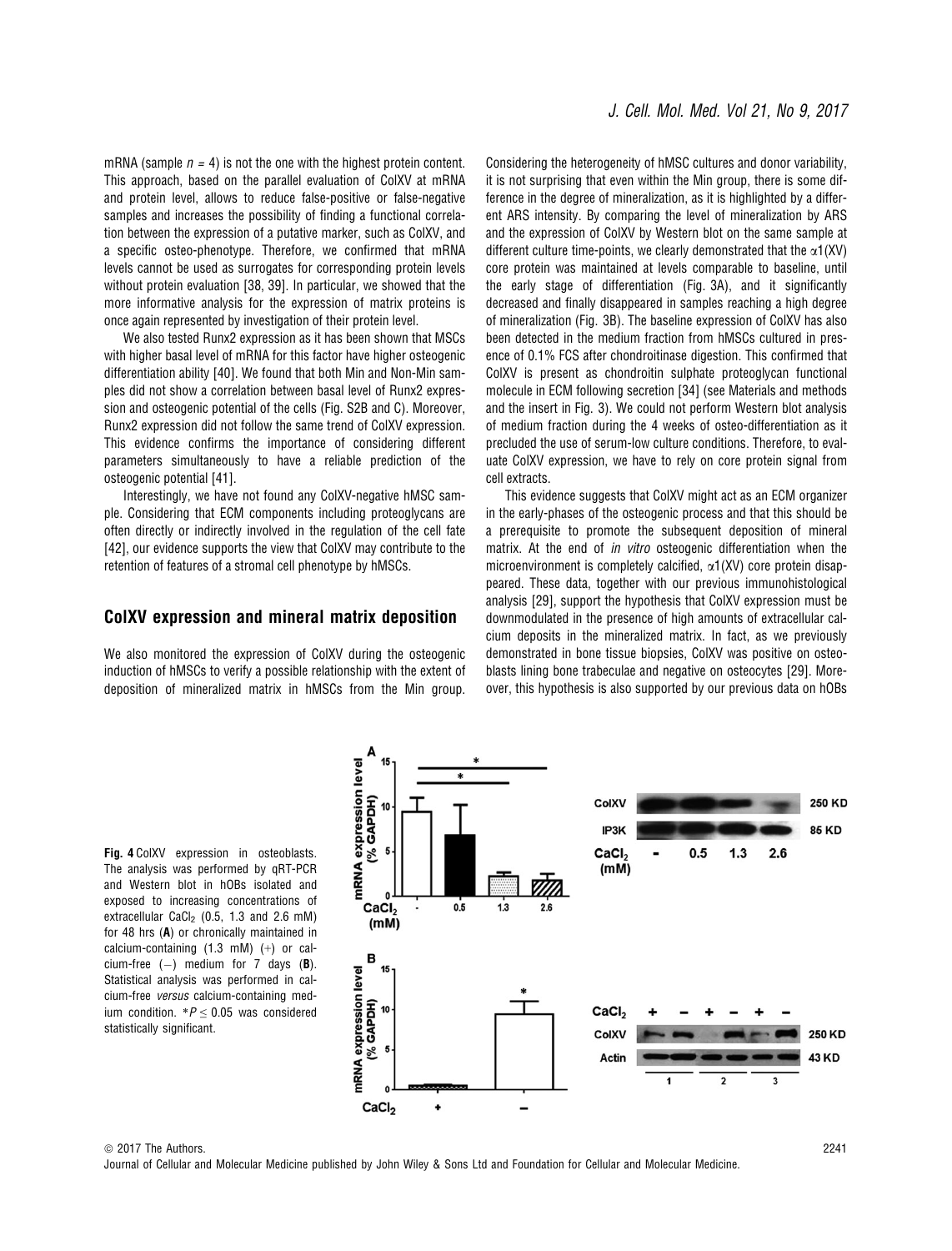isolated directly from bone chips. These cells, when chronically stimulated with different calcium concentrations, showed a significant increase in osteocalcin-osteogenic marker and ECM mineralization, whereas ColXV mRNA was downmodulated [33]. We also confirmed these data at protein level by Western blot analysis (Fig. 4A) on hOBs after exposure to increasing concentrations of extracellular CaCl<sub>2</sub> (0.5, 1.3 and 2.6 mM). Moreover, we took advantage of the ability of hOBs to grow in culture medium with or without calcium to better understand the influence of calcium on ColXV. As shown in Figure 4B, we found that hOBs cultured in medium without calcium expressed high amounts of ColXV both at mRNA and protein level compared to hOBs obtained in the same manner but grown in conventional culture medium containing calcium.

By contrast, hMSCs showed a different scenario. The inability of hMSCs to proliferate and differentiate in culture medium without calcium has been in fact established [43]. This indicates that the presence of calcium is 'per se' essential to allow hMSCs to grow and move towards the osteogenic lineage, but it has no influence on the expression of ColXV and the osteogenic potential of hMSCs. In fact, we demonstrated that hMSCs grown in the same culture medium

have different ColXV levels and exhibit different performance in terms of ability to deposit mineral matrix (Fig. 2 and Fig. S2). Conversely, when calcium deposits in the extracellular calcified matrix were abundantly produced by mature cells (terminally osteo-differentiated MSCs, Fig. 3B, or OBs [33], Fig. 4) we observed a substantial decrease in  $\alpha$ 1(XV) core protein expression.

In Figure 5, we summarized in a cartoon our hypothesis on the degree of mineralization associated to ColXV expression, evidencing a peculiar fate of MSCs and OBs in favouring dynamic bone remodelling or in maintaining mature cell in calcified bone areas. In particular, we believe that the nearly constant levels of ColXV during the osteogenic process could be useful to keep the hMSCs prone to dynamic remodelling and capable of responding to those signals supporting nascent osteoblast environment or repair of a damage. It is in fact well established that the complex mixture of multiple components present in ECM helps maintaining MSCs stemness in the MSC niche or to promote differentiation following changes of qualitative characteristics or concentrations [21, 44–46].

On the basis of our preliminary data, it will be interesting to understand how ColXV interacts with the extracellular environment, in



Fig. 5 Schematic representation of a possible correlation between ColXV expression levels and mineral matrix deposition in hMSCs with different status of maturation and in hOBs that are able to grow in culture medium with or without calcium. Nearly constant expression of ColXV in those hMSCs which osteo-differentiated but did not produce a completely calcified matrix could be useful to keep cells in a prone and responsive state to osteogenic differentiation stimuli, allowing bone remodelling or regeneration. Conversely, cells at the end of differentiation, such as osteoblasts or completely osteo-differentiated hMSCs, are present in a completely calcified extracellular matrix with low or undetectable levels of ColXV.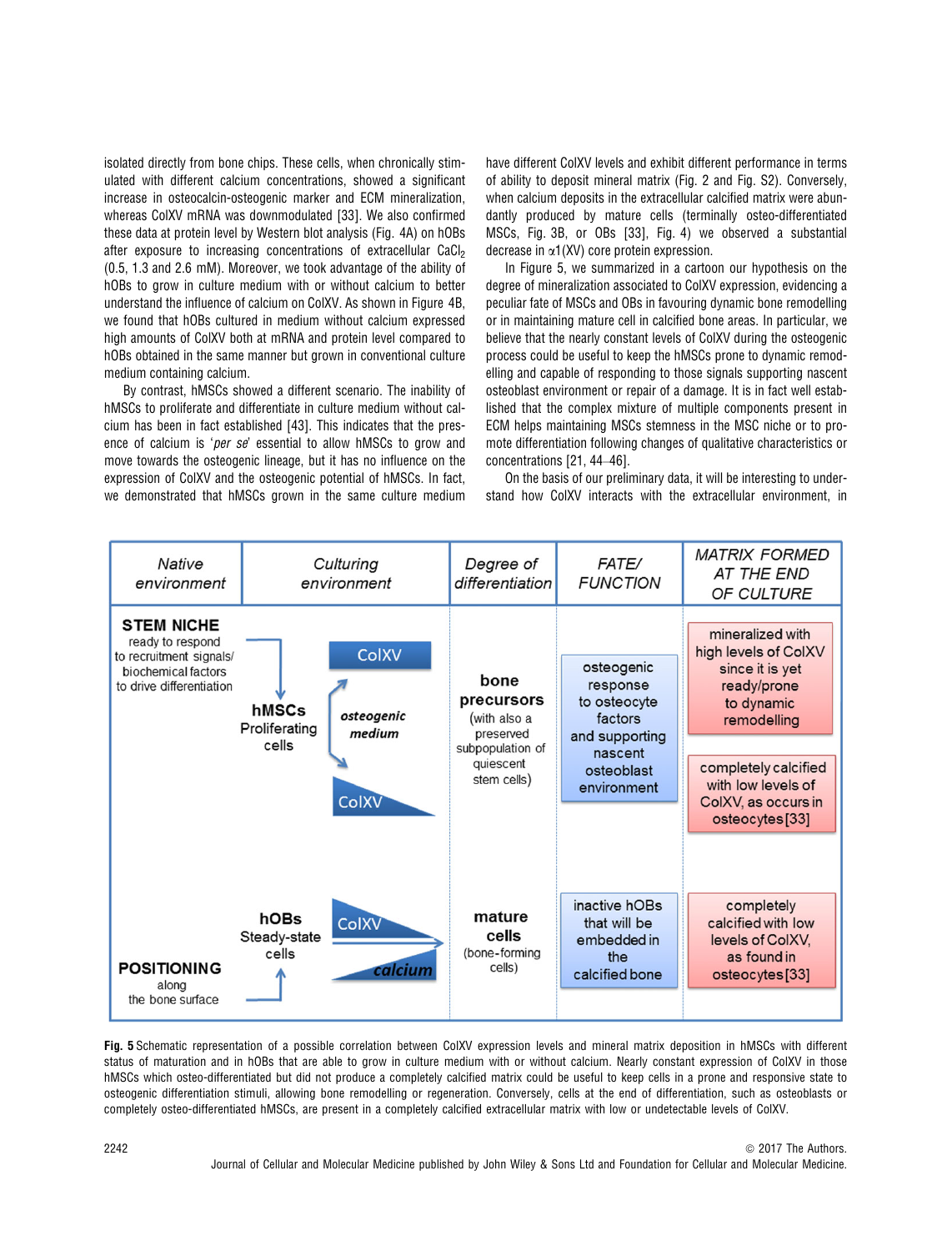particular, whether ColXV is a key accessory protein involved in cell– ECM interactions, or a crucial component directly involved in MSCs or OBs behaviour. Moreover, it will be interesting to explore how ColXV can affect intracellular signalling in response to differentiation signals, injury, physiological bone remodelling and development, and proper mineralization process initiated as an intracellular event.

It is known that collagens and their bioactive fragments (released by proteolytic cleavage) play critical functional roles in many physiological and pathological processes such as development, angiogenesis, tissue repair, tumour growth and metastasis [47], supporting the hypothesis that ColXV is a multifunctional collagen–proteoglycan with characteristics different from what originally believed. Therefore, further studies are needed to understand which signals control the expression of ColXV and the production of its proteolytically processed C-terminal fragment that functions as an endostatin by inhibiting endothelial cell migration and angiogenesis [48].

## Acknowledgements

This work was supported by a grant from Regione Emilia-Romagna 'PRRU 2010-2012 project: Regenerative Medicine of cartilage and bone', Ricerca Corrente IOR and '5x1000' funds. We are grateful to Dr. Gloria Bonaccorsi, Department of Morphology, Surgery and Experimental Medicine, Section of Obstetrics and Gynaecology, Ferrara, Italy, for providing the umbilical cords.

# Conflict of interest

The authors confirm that there are no conflict of interests.

# Supporting information

Additional Supporting Information may be found online in the supporting information tab for this article:

Figure S1. hBMMSCs and hWJMSCs were characterized by flow cytometry for the expression of mesenchymal markers (CD73, CD90, CD105, CD146), hematopoietic markers (CD34, CD45) and typical osteogenic markers (Runx2, ALP, OC, BSP and Coll.1).

Figure S2. Analysis of ColXV and Runx2 basal levels performed by qRT-PCR (A, C) and Western blot (B) on individual representative cases (four Min and four Non-Min). mRNA data were expressed as % of the housekeeping gene GAPDH, Western blot data were expressed as ColXV/GAPDH ratio.

# References

- 1. Pittenger MF1, Mackay AM, Beck SC, et al. Multilineage potential of adult human mesenchymal stem cells. Science. 1999; 284: 143–7.
- 2. Kern S, Eichler H, Stoeve J, et al. Comparative analysis of mesenchymal stem cells from bone marrow, umbilical cord blood, or adipose tissue. Stem Cells. 2006; 24: 1294–301.
- 3. Hass R, Kasper C, Böhm S, et al. Different populations and sources of human mesenchymal stem cells (MSC): a comparison of adult and neonatal tissue-derived MSC. Cell Commun Signal. 2011; 9: 12. doi:[10.](https://doi.org/10.1186/1478-811X-9-12) [1186/1478-811X-9-12](https://doi.org/10.1186/1478-811X-9-12)
- 4. Pozzobon M, Piccoli M, De Coppi P. Sources of mesenchymal stem cells: current and future clinical use. Adv Biochem Eng Biotechnol. 2013; 130: 267–86.
- 5. Pevsner-Fischer M, Levin S, Zipori D. The origins of mesenchymal stromal cell heterogeneity. Stem Cell Rev. 2011; 7: 560–8.
- 6. Zaim M, Karaman S, Cetin G, et al. Donor age and long-term culture affect differentiation and proliferation of human bone marrow mesenchymal stem cells. Ann Hematol. 2012; 91: 1175–86.
- 7. Mindaye ST, Ra M, Lo Surdo JL, et al. Global proteomic signature of undifferentiated human bone marrow stromal cells: evidence

for donor-to-donor proteome heterogeneity. Stem Cell Res. 2013; 11: 793–805.

- 8. Wagner W1, Bork S, Horn P, et al. Aging and replicative senescence have related effects on human stem and progenitor cells. PLoS One. 2009; 4: e5846.
- 9. Billing AM, Ben Hamidane H, Dib SS, et al. Comprehensive transcriptomic and proteomic characterization of human mesenchymal stem cells reveals source specific cellular markers. Sci Rep. 2016; 6: 21507. doi: [10.1038/ srep21507](https://doi.org/10.1038/ srep21507)
- 10. Sotiropoulou PA, Perez SA, Salagianni M, et al. Characterization of the optimal culture conditions for clinical scale production of human mesenchymal stem cells. Stem Cells. 2006; 24: 462–71.
- 11. **Phinney DG.** Functional heterogeneity of mesenchymal stem cells: implications for cell therapy. J Cell Biochem. 2012; 113: 2806–12.
- 12. Bianco P, Cao X, Frenette PS, et al. The meaning, the sense and the significance: translating the science of mesenchymal stem cells into medicine. Nat Med. 2013; 19: 35–42.
- 13. Squillaro T, Peluso G, Galderisi U. Clinical trials with mesenchymal stem cells: an update. Cell Transplant. 2016; 25: 829–48.
- 14. Meijer GJ, de Bruijn JD, Koole R, et al. Cell-based bone tissue engineering. PLoS Med. 2007; 4: e9.
- 15. Davies OG, Cooper PR, Shelton RM, et al. A comparison of the in vitro mineralisation and dentinogenic potential of mesenchymal stem cells derived from adipose tissue, bone marrow and dental pulp. J Bone Miner Metab. 2014; 33: 371–82.
- 16. Siddappa R, Licht R, van Blitterswijk C, et al. Donor variation and loss of multipotency during in vitro expansion of human mesenchymal stem cells for bone tissue engineering. J Orthop Res. 2007; 25: 1029–41.
- 17. Siddappa R, Fernandes H, Liu J, et al. The response of human mesenchymal stem cells to osteogenic signals and its impact on bone tissue engineering. Curr Stem Cell Res Ther. 2007; 2: 209–20.
- 18. Mentink A, Hulsman M, Groen N, et al. Predicting the therapeutic efficacy of MSC in bone tissue engineering using the molecular marker CADM1. Biomaterials. 2013; 34: 4592–601.
- 19. Komori T. Regulation of osteoblast differentiation by transcription factors. J Cell Biochem. 2006; 99: 1233–9.
- 20. Chen Q, Shou P, Zheng C, et al. Fate decision of mesenchymal stem cells: adipocytes or osteoblasts? Cell Death Differ. 2016; 23: 1128–39.
- 21. Watt FM, Huck WT, Role of the extracellular matrix in regulating stem cell fate. Nat Rev Mol Cell Biol. 2013; 14: 467–73.